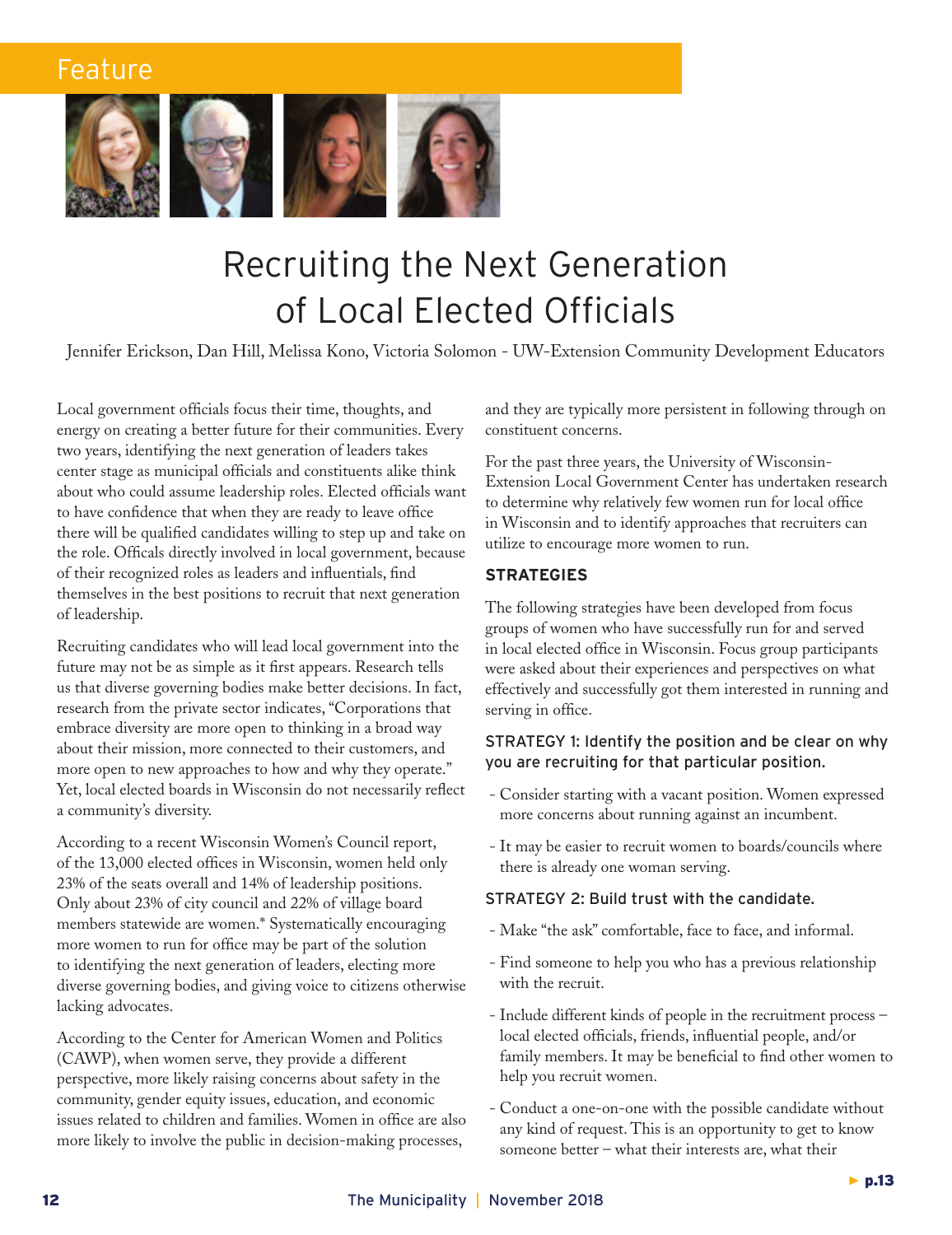concerns are, where their passions lie. This could take the form of asking them for what they would look for in a good candidate for the position you are targeting.

### STRATEGY 3: Be persistent.

- The candidate may never have considered running for an office. The recruitment process may be similar to planting and nurturing a seed. You will likely need to give them time to internalize the idea of running and seeing themselves in the position.
- Ask multiple times in multiple ways. Consider a step-bystep approach, including encouraging different people to make "the ask."

### STRATEGY 4: Make it clear that you believe in them.

- Candidates need to hear that they are viewed as leaders; that they are competent, that they have the necessary skills, that they will do a good job, and that they are respected in the community.
- Successful candidates have indicated that it means a great deal to them be asked to run.
- Convey that you are interested in them as a candidate because you believe in their strengths and what they would bring to elected office – it's not just about filling a position.

### STRATEGY 5: Emphasize the candidate's ability to make a real difference.

- Focus group participants indicated that they want to make a positive difference in their communities. They are less interested in simply holding a particular position. For this reason, it's important to know what their priorities are.
- Many women in our focus groups referred to themselves as advocates. This can be a selling point in recruiting women; they can be an advocate for a cause, a group, and their community.
- Emphasize the potential for reshaping the current position to address neglected concerns and issues in the jurisdiction.

### STRATEGY 6: Assure the candidate that she can learn on the job.

- Assure her that she is already qualified to begin the job.
- Focus on the candidate's strengths and not on what the candidate does not know – parliamentary procedure, zoning codes, curb and gutter dimensions, etc.

 $\blacktriangleright$  p.14

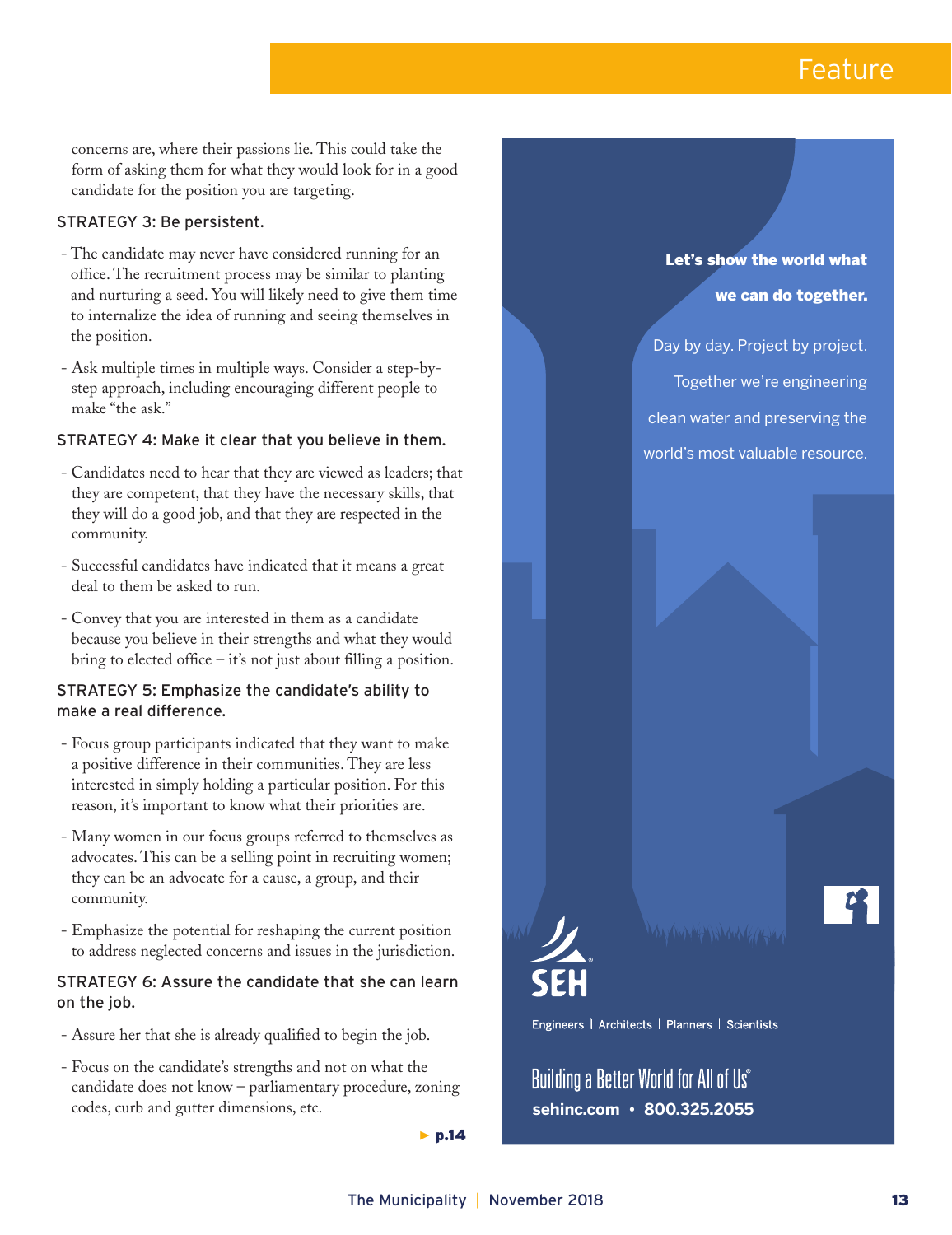- There is plenty to learn, but that comes with time in the position and many resources exist to help support elected officials.

### STRATEGY 7: Be prepared to commit to supporting the candidate.

 - Help with figuring out the nuts and bolts of getting on the ballot, campaigning, building a support network,

fundraising, etc. As an example, door-to-door campaigning, while enjoyed by many women candidates, can be an intimidating thought for some.

 - Remember that support will be needed before, during, and after the campaign. Placing your name on the ballot puts you in a vulnerable position; candidates need to feel supported. Yet, many candidates say that their sense of responsibility overtook their sense of vulnerability and trepidation.

### REFRAMING CONCERNS

Women likely have a very different understanding of the process of campaigning and holding office. Their different understanding often creates barriers to participation. The goal is to provide different perspectives on campaigning and holding office, i.e., to reframe the questions and barriers.

| If potential candidate says                                                                                                                       | You might say or do                                                                                                                                                                                                                        |
|---------------------------------------------------------------------------------------------------------------------------------------------------|--------------------------------------------------------------------------------------------------------------------------------------------------------------------------------------------------------------------------------------------|
| She lacks an interest or willingness<br>to ask for campaign funds AND/OR<br>she has concerns about a negative<br>impact on her personal finances. | • Let the candidate know that for this election she would not have to raise funds. (Most local elections<br>require little, if any, campaign expenditure.)                                                                                 |
|                                                                                                                                                   | • For campaigns that require funding, you and others will help with/take care of fund raising.                                                                                                                                             |
|                                                                                                                                                   | . Be honest and realistic about the financial commitment.                                                                                                                                                                                  |
| She is concerned about the amount<br>of time it will take from family and<br>home.                                                                | . Make sure that the candidate has a realistic understanding of the time commitment - it may be less than<br>she thinks.                                                                                                                   |
|                                                                                                                                                   | . In the case of mothers, some women stated that this could be a win-win with the children getting a<br>better appreciation of local government.<br>- Chance to get the children involved.<br>- Chance to set an example for the children. |
| She lacks a willingness to meet<br>voters door-to-door.                                                                                           | . Tell candidates that many women who dreaded this later report that this was their favorite part of                                                                                                                                       |
|                                                                                                                                                   | running for office (though there are "moments").                                                                                                                                                                                           |
|                                                                                                                                                   | • Offer to find people to accompany her.                                                                                                                                                                                                   |
|                                                                                                                                                   | . Do not go door-to-door when the Packers are playing.                                                                                                                                                                                     |
| She fears a negative political<br>atmosphere.                                                                                                     | . Tell candidate that she has the interpersonal skills to change that atmosphere.                                                                                                                                                          |
|                                                                                                                                                   | . May not be what she thinks; often local situations look nothing like the state and federal.                                                                                                                                              |
| She has concerns about criticism.                                                                                                                 | · Dissent is a sign of respect. Disagreement indicates that your ideas have merit that have earned a<br>response.                                                                                                                          |
| She perceives a lack of support for<br>her candidacy.                                                                                             | . Test the waters, find out what others think of her as a possible candidate.                                                                                                                                                              |
|                                                                                                                                                   | • Reiterate her strengths that are important to the job - listening, communication, problem-solving,<br>conflict resolution, collaborative approach to tackling issues, respectful dialogue, wisdom, etc.                                  |
|                                                                                                                                                   | • Challenge her right then and there to write down the names of two dozen people who would support her.<br>You do the same. Now you have nearly 50 people you can call for support.                                                        |
| She does not think she would do a<br>good job.                                                                                                    | . Emphasize that no one starts in these positions knowing all there is to know.                                                                                                                                                            |
|                                                                                                                                                   | • Everyone engages in on-the-job training.                                                                                                                                                                                                 |
|                                                                                                                                                   | • Reiterate her strengths.                                                                                                                                                                                                                 |
|                                                                                                                                                   | . Talk about the cross-over skills (from business or nonprofit to government) that the candidate has.                                                                                                                                      |
| She fears losing the election.                                                                                                                    | • Research shows that women and men win elections at the same rate.                                                                                                                                                                        |
|                                                                                                                                                   | . Losing is always a possibility. But, talk about her strengths.                                                                                                                                                                           |
|                                                                                                                                                   | . Focus on the difference the candidate can make; "it's worth the risk."                                                                                                                                                                   |
|                                                                                                                                                   | . Running for office is a good learning experience for the next time you run.                                                                                                                                                              |
| She does not want to run against the<br>incumbent.                                                                                                | . Many incumbents want to step down but keep running because no one else will run.                                                                                                                                                         |
|                                                                                                                                                   | • Emphasize the idea that this is not an athletic competition, it is about providing choices to the voters.                                                                                                                                |
|                                                                                                                                                   | . Emphasize the public service aspect of running and impact she can have.<br>• Find a position that is vacant to run for.                                                                                                                  |